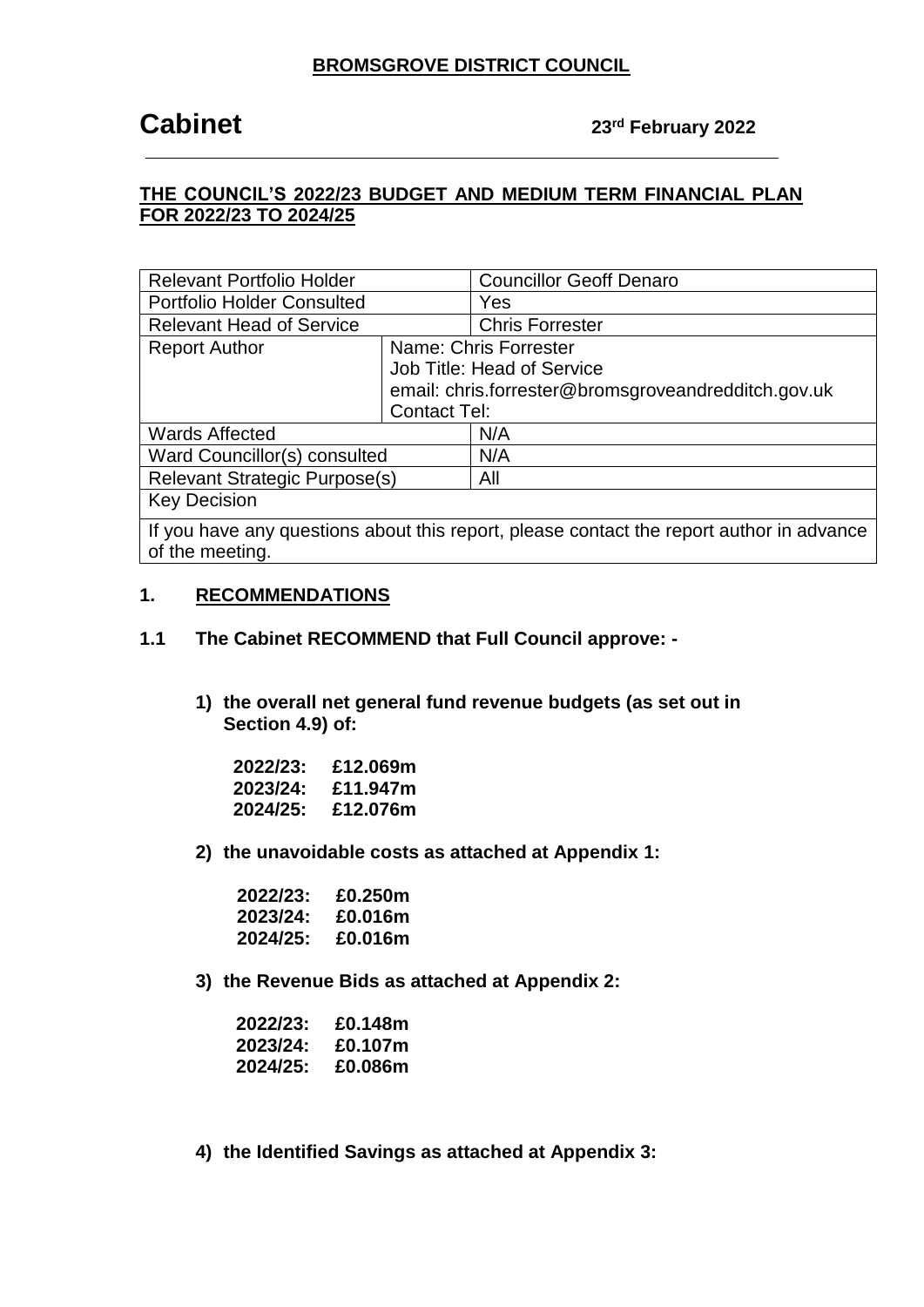**Cabinet 23rd February <sup>2022</sup>**

| 2022/23: | £0.176m |
|----------|---------|
| 2023/24: | £0.176m |
| 2024/25: | £0.176m |

- **5) an increase of the Council Tax per Band D equivalent of £5 for 2022/23.**
- **6) the transfer from General Fund Balances of £0.411m for 2022/23.**
- **7) the planned reallocation of £0.382m from Earmarked reserves to General Fund Balances as set out at Appendix 5.**
- **8) the General Fund capital programme as at Appendix 4 of:**

| 2022/23: | £2.410m |
|----------|---------|
| 2023/24: | £1.390m |
| 2024/25: | £1.946m |

- **1.2 And that the Cabinet ask the Council to note** 
	- **1) the 2020/21 Capital Outturn as reported at Appendix 7.**
	- **2) The Chief Financial Officer (CFO) Opinion on Estimates and Reserve Levels as reported in Appendix 6.**

#### **2. BACKGROUND**

#### **Purpose**

- 2.1 The purpose of this report is to set the Council's (General Fund) Revenue and Capital Budget for 2022/23, as well as the Medium-Term Financial Plan (MTFP) for the period 2022/23 to 2024/25.
- 2.2 The Council's Medium Term Financial Plan (MTFP) provides the framework within which the revenue and capital spending decisions can be made.
- 2.3 The Strategic Purposes that drive the financial considerations are:
	- Run and grow successful business
	- Work & financial independence
	- Living independent, active & healthy lives
	- Affordable & sustainable homes
	- Communities which are safe, well maintained & green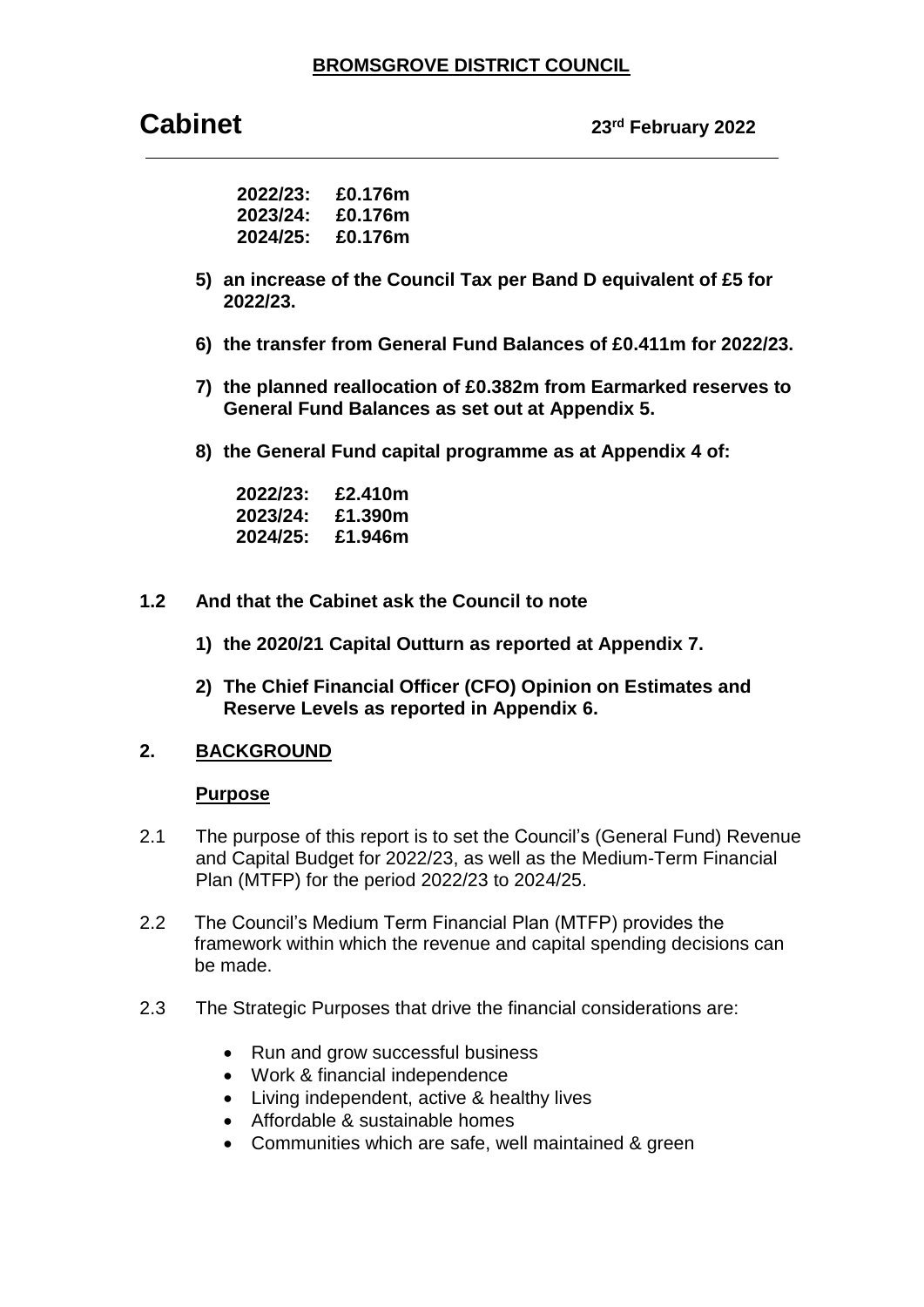2.4 This report includes recommendations to Council to enable a balanced budget to be set for 2022/23 and the proposed Council Tax for 2022/23. The recommendations will then be presented to Council on 23rd February 2022 together with the resolutions once we have received all the precepting bodies Council Tax calculations.

#### **Financial Context**

- 2.5 The Council faces a challenging financial context having:
	- i) identified (but still needs to deliver) significant savings over the medium term;
	- ii) reserve balances which are currently adequate (but no more) and above minimum levels – but which are forecast to reduce without further action; and
	- iv) high levels of planning uncertainty with regards to the levels of available funding in coming years and with regard to the impact of Covid-19 on key income streams such as car parking and Leisure.
- 2.6 The Council therefore needs to continue to carefully consider how it prioritises resources and balances budgets in a sustainable and affordable way, as part of this (and future) budget round(s).
- 2.7 Members and officers have therefore reviewed the services provided by the Council over the last 6 months to consider the levels of funding available to the Council and identified where potential savings can be made or additional income generated.
- 2.8 The Finance and Budget Working Group established by the Overview and Scrutiny Board has met on a regular basis to review budget related issues (including reports on underlying risks, pressures and uncertainties as well as income matters and fees and charges opportunities).

#### **Unprecedented Levels of Uncertainty**

2.9 It should be noted that the future of the system of local government finance remains uncertain. The government has committed to re-assess the baseline need for spend in each local authority (through its 'Fair Funding review'). This has been pushed back (again) to 2023/24 at the earliest - but is still expected to happen. This review will have a significant impact on the government's calculation of the Settlement Funding Assessment for (and therefore the amount of funding available to) this council - and remains therefore a significant risk.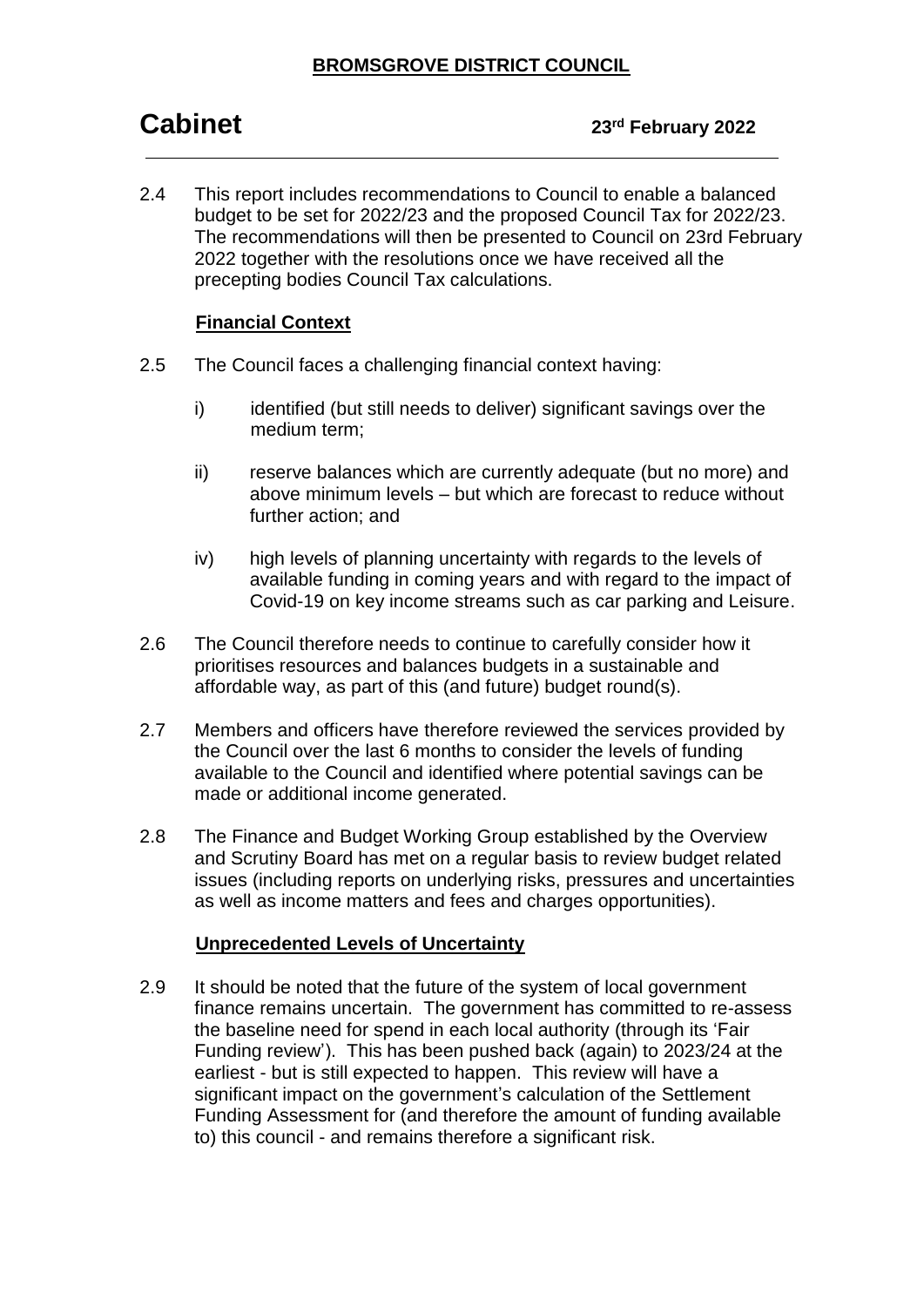## **Cabinet 23rd February <sup>2022</sup>**

- 2.10 It also remains uncertain as to what the Government's plans are with regards to the system of business rates - including the share of business rates retained locally.
- 2.11 A one-year provisional Local Government Finance Settlement was announced on 16<sup>th</sup> December 2021 and has been incorporated into this report. It remains unclear as to when Government will announce more funding certainty through a multi-year financial settlement for Local Government.
- 2.12 Furthermore, the short, medium and long term impact of the Covid- 19 pandemic and UK's exit from the European Union (on residents, the economy and the state of national and local government finance) remains uncertain. Locally, the impact of Covid-19 on car parking and Leisure services income is particularly relevant given the importance of these income streams.
- 2.13 Taken together therefore (the outcome of the fair funding review, the future of business rates and the local government financial settlement, COVID-19, Brexit and the state of the local and national economy) represents a challenging context within which to set the budget and MTFP - one characterised by an unprecedented level of uncertainty.

#### **3. FINANCIAL IMPLICATIONS**

3.1 In order to clearly explain the basis of the Budget proposals this report (which sets out all financial implications) will be structured as follows:

#### **4) General Fund Revenue**

**i. The Prior Year MTFP 2021/22 – 2023/24**

*This section which will summarise the previous Council approved MTFP as a reminder of the previously approved starting point.* 

#### **ii. Updated Forecast Outturn Position for 2021/22**

*This section will update the starting revenue position for 21/22 and therefore update the opening balances for 22/23*.

#### **iii. The 22/23 Budget and (updated) MTFP for the period 22/23 – 24/25**

*This section will set out the updated Budget and MTFP forecast for approval*.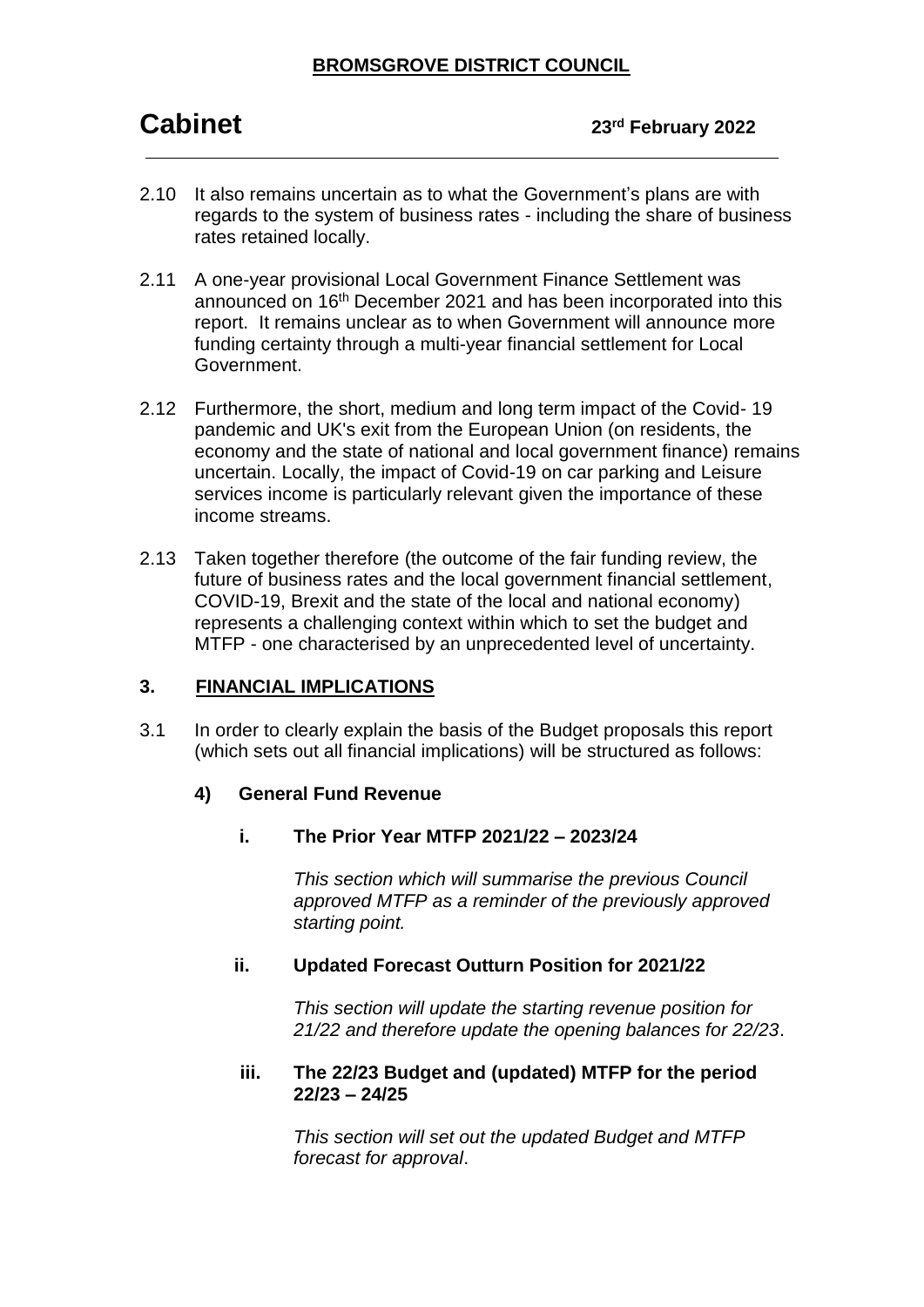#### **iv. The Updated MTFP and General Fund Forecasts**

*This section will summarise the impact of the updated 22/23 Budget and MTFP forecast on the Council's General Fund balance position over the medium term.*

#### **v. Reconciling the current updated MTFP to the Feb 2021 Approved MTFP**

*This section will analyse and explain the movements from the previous approved Budget and MTFP to the updated 22/23 Budget and MTFP.*

#### **vi. Council Tax increase**

#### **vii. Reallocation of Earmarked Reserves to General Fund**

This section sets out those reserves previously earmarked for specific purposes that can be release back to the General Fund Reserve.

#### **viii. Covid General Grant**

This section summarises the position on general Covid grant funding received by the Council.

#### **5) Collection Fund and Precepts**

#### **6) Capital Programme**

#### **4. GENERAL FUND REVENUE**

#### **The Prior Year MTFP 2021/22 – 2023/24 (approved February 2021)**

- 4.1 The Council's MTFP is updated annually and was previously approved for the three-year period 2021/22 to 2024/25 by full Council in February 2021.
- 4.2 The following table sets out what, at that point (Feb 2021) the MTFP forecast in terms of annual budget deficits and opening and closing general fund balances.

#### Table 1: The Prior Year MTFP and General Fund Balance Forecasts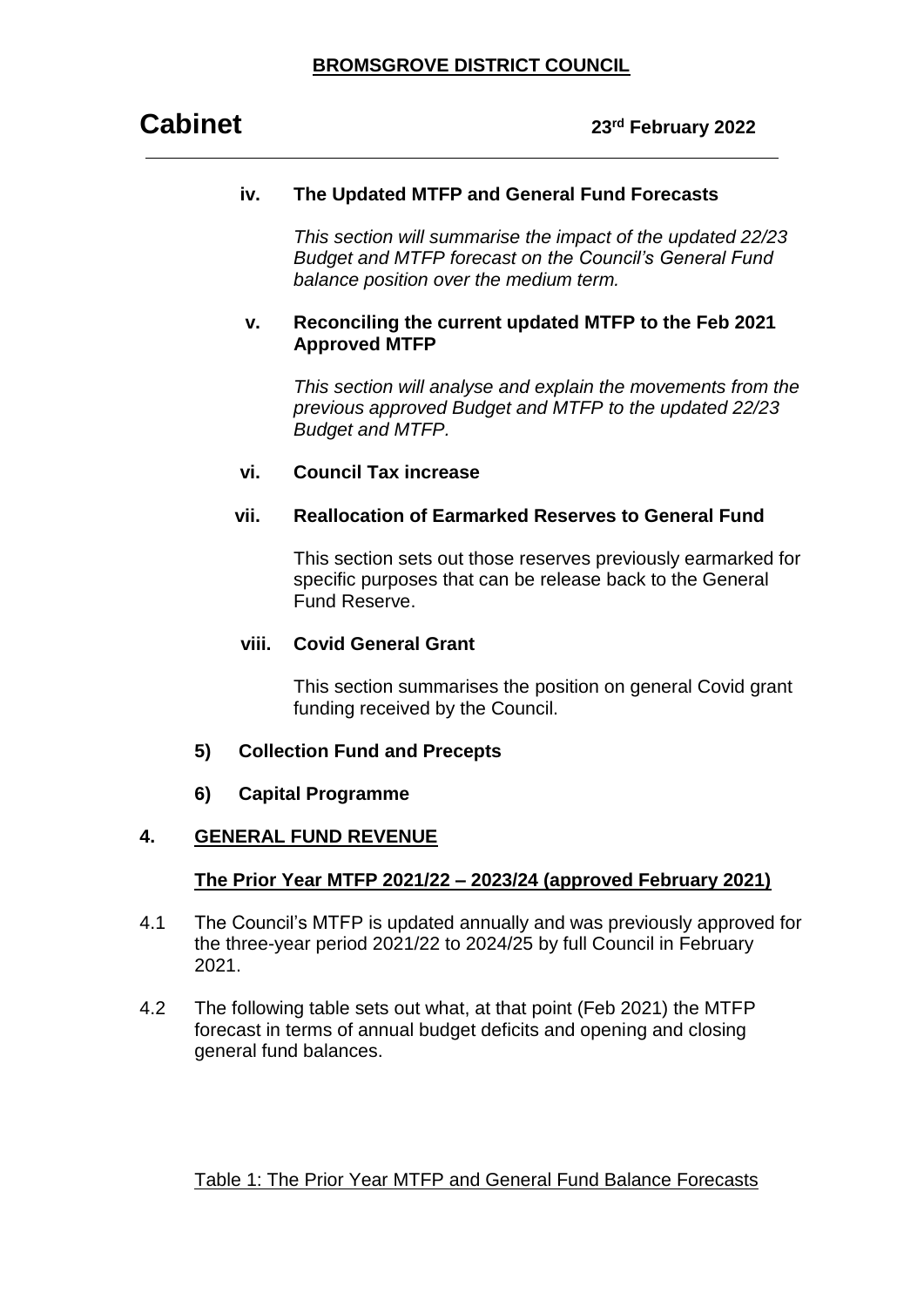## **Cabinet 23rd February <sup>2022</sup>**

|                            | 21/22  | 22/23   | 23/24    |
|----------------------------|--------|---------|----------|
| <b>General Fund</b>        | £000's | £000's  | £000's   |
| <b>Opening Balance</b>     | 4,284  | 4,306   | 3,206    |
| Annual (Deficit) / Surplus | 22     | (1.099) | (1, 472) |
| <b>Closing Balance</b>     | 4,306  | 3,206   | 1,735    |

- 4.3 Table 1 shows that the previously (Feb 2021) approved MTFP predicted a surplus of £22k in 2021/22. The Council was expected to move to an inyear deficit position of £1.099 million in 2022/23 and £1.472 million in 2023/24.
- 4.4 Annual deficits require the Council to utilise its General Reserve balances. As at February 2021, the MTFP, based on the annual deficits forecast above, showed that the Council's General Fund Balances would reduce from £4.284 million a 1st April 2021 to £1.735 million at 31st March 2024.

#### Updated Forecast Outturn Position for 2021/22

4.5 The forecast outturn position for the General Fund balance at the end of this current year (2021/22) is currently £4.257m (after forecast 21/22 Outturn and technical adjustments but before any unplanned transfers from Earmarked Reserves).

#### **The 22/23 Budget and (updated) MTFP for the period 22/23 – 24/25**

- 4.6 The MTFP has been updated for the period 2022/23 to 2024/25 to model the impact of changes in assumptions, budgetary pressures, reductions in funding and savings.
- 4.7 The 22/23 Budget and updated MTFP is summarised (in terms of its annual revenue and general fund forecasts) for the period 2022/23 to 2024/25 in the table below:

Table 2: The Updated MTFP and Annual Revenue Budgets

4.8 The proposed budget is summarised in the table below: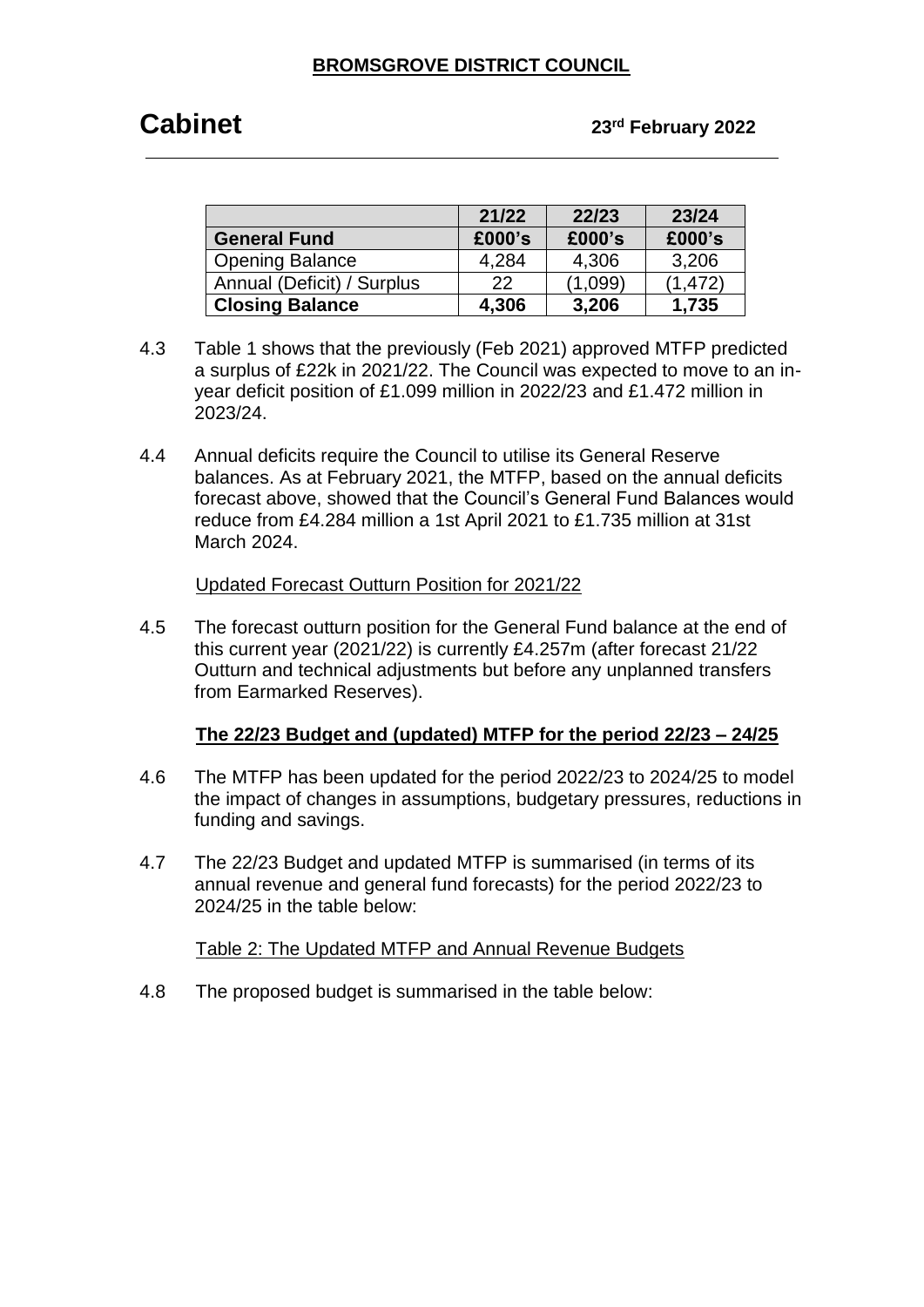## **Cabinet 23rd February <sup>2022</sup>**

|                                                | 2022-23   | 2023-24   | 2024-25   |
|------------------------------------------------|-----------|-----------|-----------|
|                                                | £000      | £000      | £000      |
|                                                |           |           |           |
| <b>Departmental base budget</b>                | 11,673    | 11,682    | 11,890    |
| Incremental Progression/Inflation on Utilities | 174       | 318       | 260       |
| <b>Unavoidables Pressures</b>                  | 250       | 16        | 16        |
| Revenue Bids & Revenue impact of capital bids  | 148       | 107       | 86        |
| Savings and Additional income                  | $-176$    | $-176$    | $-176$    |
| Changes in Specific Grant/Funding Movements    | $\Omega$  | 0         | 0         |
| <b>Net Revenue Budget Requirement</b>          | 12,069    | 11,947    | 12,076    |
| <b>Financing</b>                               |           |           |           |
| <b>Funding from reserves</b>                   | $-100$    | 0         | 0         |
| <b>Lower Tier Services Grant</b>               | $-700$    | $\Omega$  | $\Omega$  |
| <b>Business Rates Net Position</b>             | $-2,510$  | $-2,510$  | $-2,510$  |
| <b>New Homes Bonus</b>                         | $-363$    | 0         | 0         |
| <b>Collection Fund Deficit (Council Tax)</b>   | $-175$    | $\Omega$  | $\Omega$  |
| <b>Council Tax</b>                             | $-8,937$  | $-9,243$  | $-9,560$  |
| <b>Investment Income</b>                       | $-0$      | -0        | $-0$      |
| Interest Payable                               | 260       | 262       | 249       |
| <b>MRP</b> (Principal)                         | 1,081     | 1,172     | 1,078     |
| Discount on advanced pension payment           | $-214$    | $-40$     | $-120$    |
| <b>Funding Total</b>                           | $-11,658$ | $-10,360$ | $-10,864$ |
|                                                |           |           |           |
| <b>General Balances</b>                        | 2022-23   | 2023-24   | 2024-25   |
|                                                | £000      | £000      | £000      |
| Opening Balances 21/22 (projected)             | 4,257     | 3,846     | 2,259     |
| Contribution (from) / to General Balances      | $-411$    | $-1.588$  | $-1,213$  |
| <b>Closing Balances</b>                        | 3,846     | 2,259     | 1,046     |

#### *Explanatory Notes*

- *1) All Service Teams / Departments have a base budget which includes staff budgets.*
- *2) Staff budgets are subject to incremental progression as staff become more experienced within graded posts.*
- *3) A number of budget pressures that have been deemed "unavoidable" and are further analysed in this report.*
- *4) Budget setting includes a 'bidding process' for additional resources – set out below.*
- *5) Budget setting includes the identification of savings and income – set out below.*
- *6) Specific grant funding, where confirmed, is set against services as appropriate.*
- *7) Financing includes an element of planned reserve usage.*
- *8) The Council receives a 'Lower Tier' grant from Central Government.*
- *9) The Council retains an element of its business rates receipts to fund services.*
- *10) The Council retains its own element of council tax bills (it collects for all precepting authorities). The budget includes an increase of £5 (band D) - the maximum allowable without a referendum.*
- *11) An element of Collection Fund surplus / deficit impacts on the Council General Fund.*
- *12) New Homes Bonus has been confirmed by Central Government.*
- *13) The Council earns interest on investment balances.*
- *14) Minimum Revenue Provision costs reflect capital borrowing / repayment costs.*
- *15) Borrowing costs based on forecast interest rates.*
- *16) The Council has benefitted financially from paying some of its Pension commitments calculated at the last Actuarial Review in one lump sum (to Worcestershire Local Government Pension Fund).*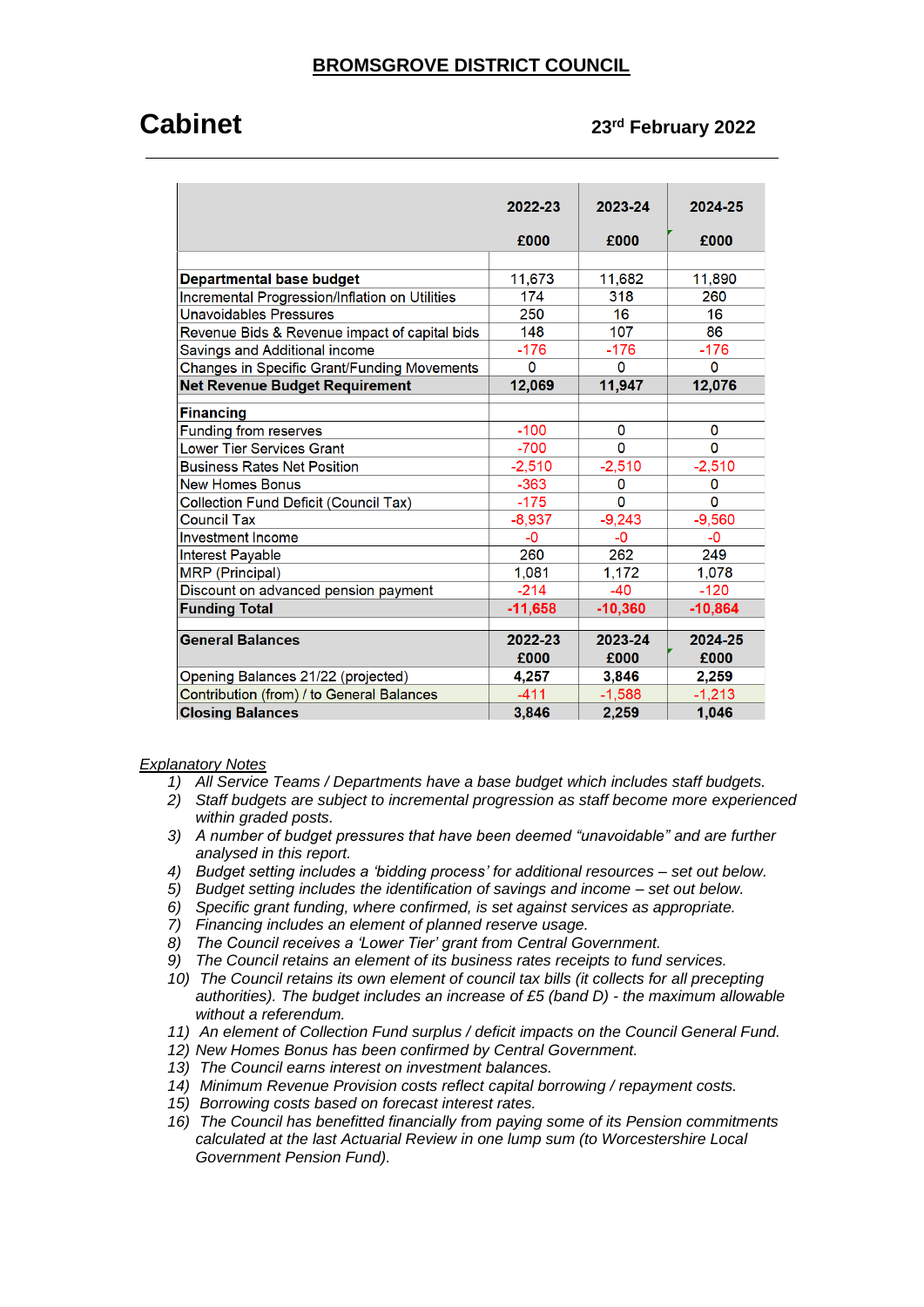- 4.9 The above table sets out how the Council's expenditure profile will be met by a combination of external funding and use of reserves over the period.
- 4.10 The table also shows that the General Reserve Balance is forecast to remain above minimum levels (currently set at £1.5m) until partway through the 24/25 financial year.

#### **Analysis of key changes to the MTFP – Forecast General Fund Balances**

- 4.11 The following table sets out how the draft MTFP (as summarised in Section 4.9) compares to the previous MTFP in terms of forecast closing general fund balances:
- 4.12 Table 3: The Updated (versus Previous) MTFP and General Fund Forecasts

| <b>General Fund Closing</b><br><b>Balance</b> | 21/22  | 22/23  | 23/24  | 24/25  |
|-----------------------------------------------|--------|--------|--------|--------|
|                                               | £000's | £000's | £000's | £000's |
| <b>Previous approved</b>                      | 4,306  | 3,206  | 1,735  | N/A    |
| Updated (per this report)                     | 4,257  | 3,846  | 2,259  | 1,046  |

- 4.13 The table above shows that the 2021/22 General Fund closing position remains largely unchanged (£4.257 million as opposed to £4.306 million) than that forecast when the budget was approved in Feb 2021.
- 4.14 The table demonstrates that the updated MTFP forecasts a General Fund Balance of £3.846 million at the end of 2022/23 (compared to £3.206 million) which remains above minimum set levels of £1.5 million.
- 4.15 Table 4 shows that the General Fund balance is now forecast to total £2.259 million at the end of 2023/24 (compared to £1.735 million in the previous MTFP), and (without further action) reduce to £1.046m at the end of 24/25 which is below minimum set levels.

#### **Reconciling the current updated MTFP to the Feb 2021 Approved MTFP**

- 4.16 Changes need to be made to the Council's budget and MTFP to keep them up to date and robust. In order to make these changes as transparent as possible these changes have been summarised in Table 4 below.
- 4.17 Table 4: Reconciliation of Previous and Updated MTFP Adjustments made to the Annual Budget Forecasts 22/23 and 23/24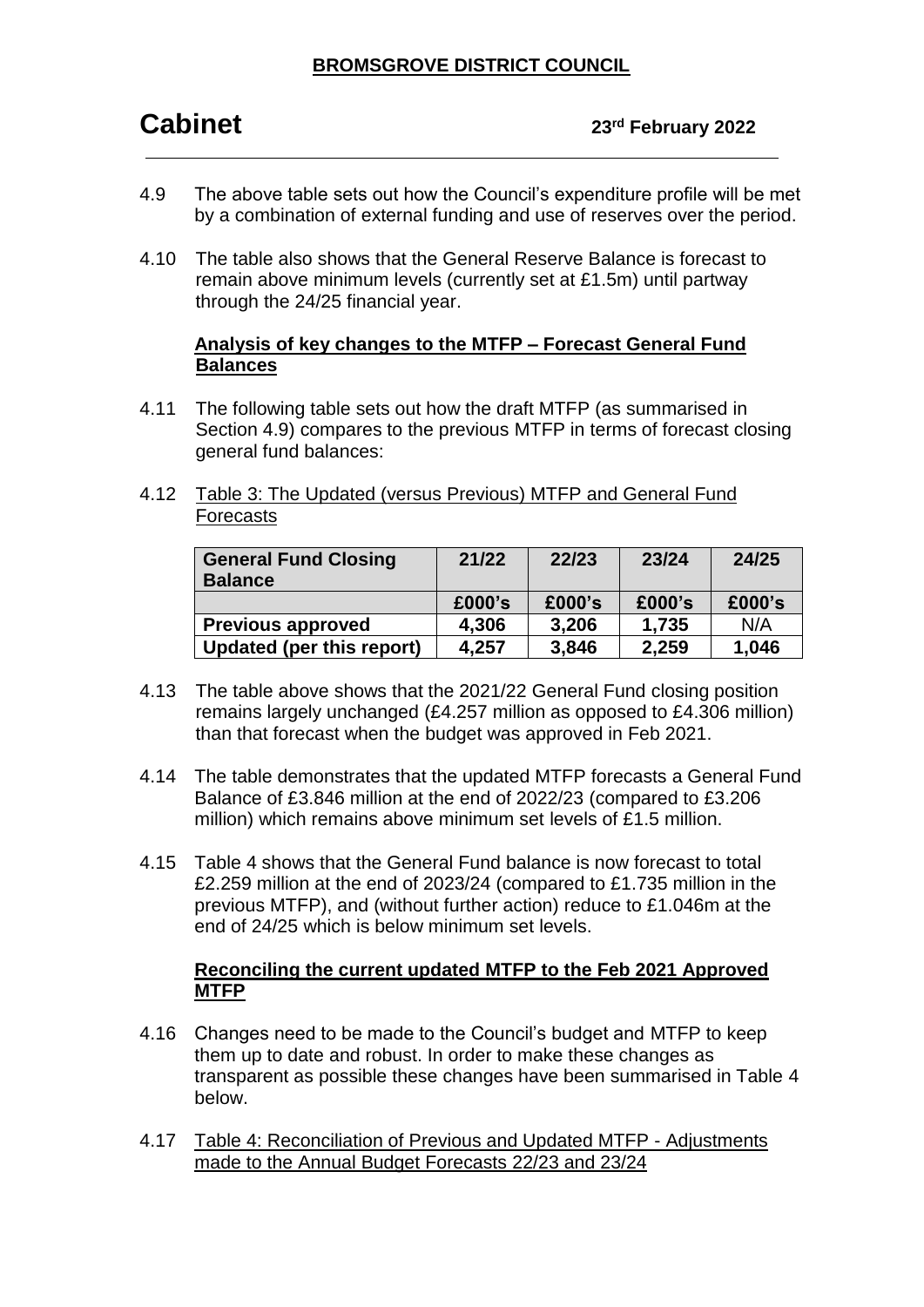## **Cabinet 23rd February <sup>2022</sup>**

|                                                  | 22/23  | 23/24 |
|--------------------------------------------------|--------|-------|
|                                                  | £000s  | £000s |
| <b>Previous Forecast Deficit (Feb 21 Budget)</b> | 1,099  | 1,472 |
| + Corrections and Assumption changes             | 45     | 169   |
| + Pressures                                      | 250    | 16    |
| + Funding impact                                 | $-956$ |       |
| + Resource Planning and Prioritisation (RPP)     | $-28$  | -69   |
| = Updated Forecast Surplus / Deficit             | 411    | 1,588 |

- 4.18 The above summary shows that the annual budget deficits (before appropriation of General Fund Balances or General Covid Grant) are now forecast at £0.411m for 2022/23 (previously £1.099m), and £1.588m for 23/24 (previously £1.472m).
- 4.19 In order to better explain what is driving these changes in budget forecasts, this summary is further explained and analysed below:

#### **Corrections and Assumption changes (net £45k in 22/23)**

- 4.20 All budgets include estimates and assumptions. Eg. Inflation and interest rates. These are updated annually.
- 4.21 One of the outcomes of budgetary control, closedown and setting procedures is also the identification of inaccuracies. There are a large number of such amendments which are individually usually small. The larger factors to the overall changes here include:
	- Inflation. One of the pressures to the budget is general inflation on utility costs along with additional costs in relation to pay. The costs relating to pay inflation are above that initially anticipated. The original budget included a 1% pay award however the best estimate is now 2% which adds an additional pressure of circa £80k pa. Other pressures have been contained within budgets where possible.
	- MRP, interest costs and investment income budgets lines have all been reviewed and reduced compared to prior year forecasts. These changes are due to a review of the capital programme to reflect more accurately planned spend. This reduces significantly MRP and borrowing costs – but also investment income (which has also been revised to take account of the short-term focus on delivering the Levelling up Programme of work rather than alternative strategic investments). The overall net impact is a £129k saving in 22/23.
	- This budget also includes the impact of recent decisions to amend the Council's policies with regards to Council Tax premiums and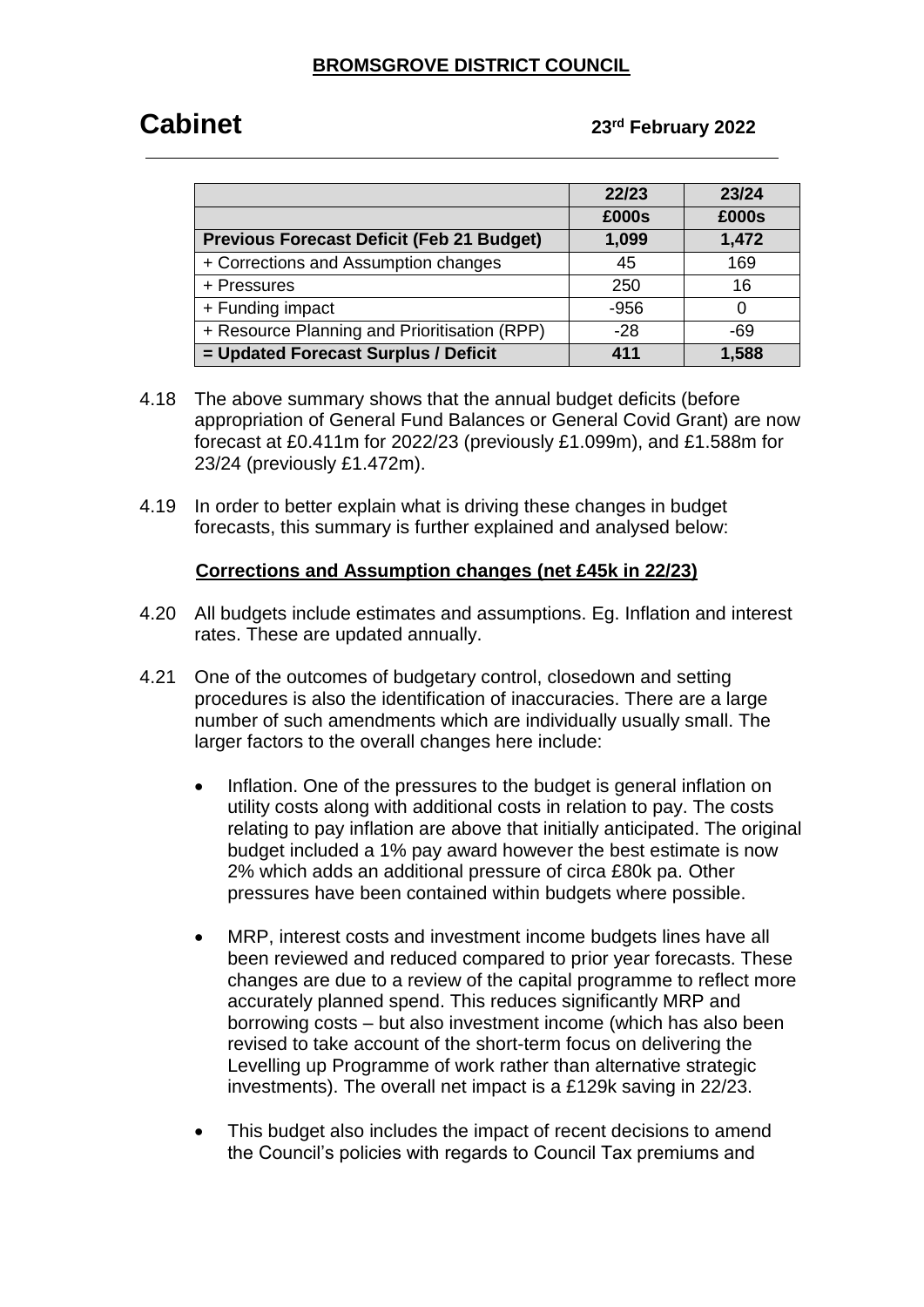discounts which aim to incentivise more empty homes being brought back into use from 2022/23.

#### **Pressures**

- 4.22 Expenditure (and income) budgets required to deliver previously approved strategies and plans are subject to a multitude of market forces, sector issues, demographics and other matters.
	- **Unavoidable Costs/Bids (£250k 22/23)**. When proposing the budget officers have also identified a number of budget pressures that have been deemed "unavoidable". These unavoidable pressures include the ongoing effects of pressures identified during 2021/22 together with any issues that have been raised as fundamental to maintaining service provision as part of the budget process. In addition, income shortfalls that cannot be managed by improved marketing or price increases have been addressed during the budget planning. They are set out in full in Appendix 1.
	- Unavoidable pressures include a £200k estimated reduction on car park income which represents the best estimate of the impact of Covid-19 on usage in 22/23. As part of the RPP process, proposals to increase car park income through higher charges were put forward and discussed. In light of concerns about the impact of price increases on demand, and the knock-on impact on the High Street, these proposals were not progressed within this Budget. This budget area remains an area of risk for the Council which will require careful monitoring – particularly given the circa £1 million (pre Covid) annual budgeted income level. Fees will inevitably also need to be revisited in future budget rounds.
	- It should be noted that the Council's Leisure budgets remain a risk area for the Council given the degree of uncertainty concerning Covid-19 and its impact on the leisure sector. The Council's budget includes (Pre Covid agreed contracted) income levels of £0.557m for 2022/23. It is not proposed that this income budget is amended at this time. However, it is acknowledged that this is an area of very specific risk that must be considered in the context of the Council's reserve balances (including Covid General Fund grant funding).
	- A new approach to budget setting was outlined in the S151 Officer's Budget Framework to Cabinet in October 2021 and pre-scrutinised by the Overview and Scrutiny Board, which highlighted the Member engagement process for budget setting in 2022/23. As a result, the Finance and Budget Working Group considered a number of areas during the year. This included pre-scrutinising proposals to introduce Council Tax premiums in relation to empty homes, which was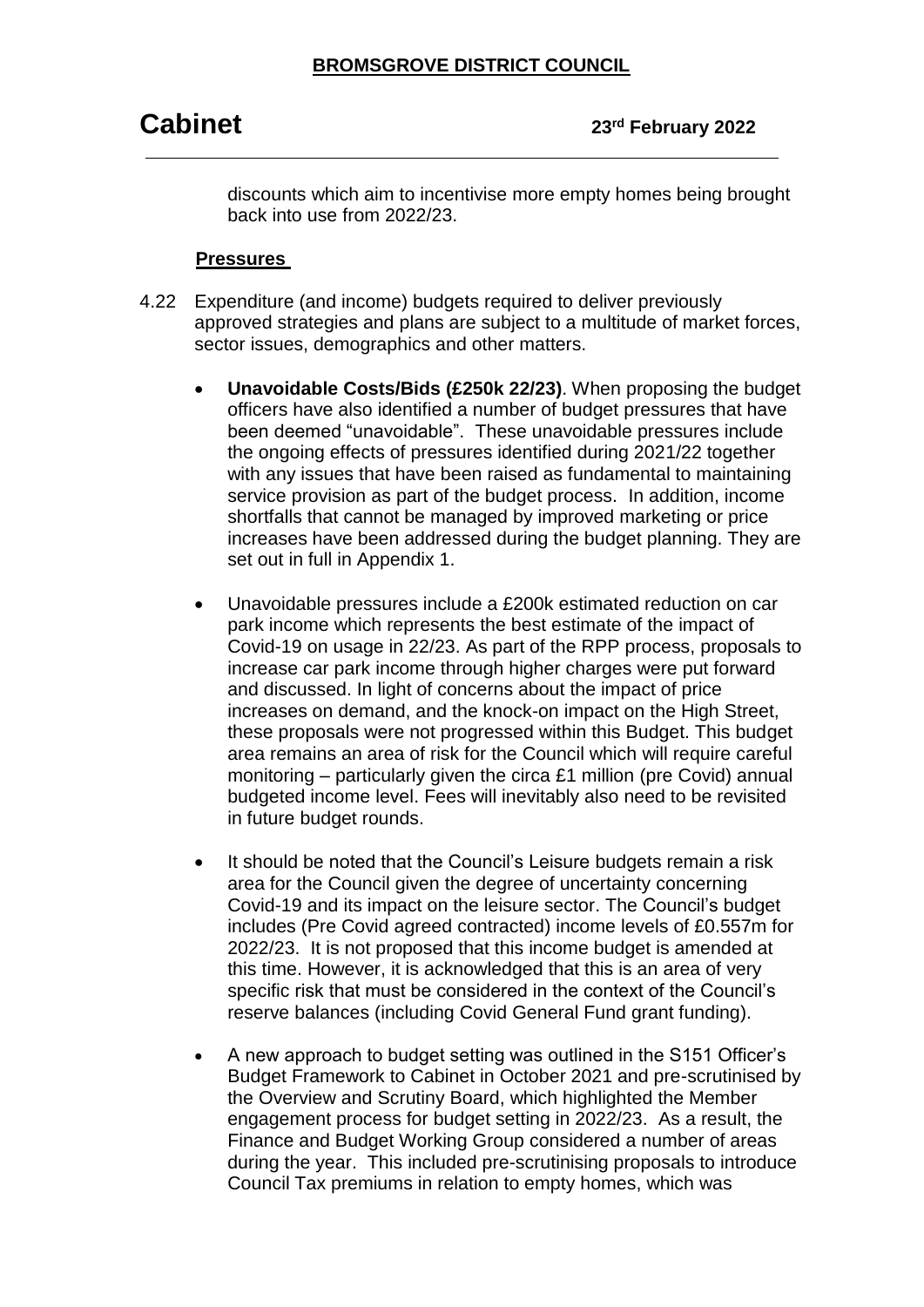# **Cabinet 23rd February <sup>2022</sup>**

originally raised in a Motion on Notice that was referred to the group. Council Tax empty homes discounts and premiums were subsequently agreed at Council on 26th January and the financial implications are reflected at paragraph 4.21 of the MTFP report. A Motion on Notice in respect of free parking for Blue Badge holders was also referred to the group for consideration In November 2021. The group was advised that it was estimated that this would cost circa £85,000 per annum and therefore would reduce the Council's General Fund Balance forecast by £85,000 in 2022/23, £170,000 in 2023/24 and £255,000 in 2024/25. Further information in respect of this matter can be found at paragraphs 4.8 and 4.12 of the MTFP report. This proposal, in light of the Council's declining reserves position and challenging financial situation set out in Section 2, has not been included within the recommendations of this budget report.

#### **Resource Planning and Prioritisation (RPP):**

- 4.23 RPP is the outcome of the steps taken to identify options to do things differently and more efficiently, to identify savings but also required areas of investment. It is the culmination of a 'check and challenge' process with regards to the Council's budgets, led by the Corporate Management Team and presented to Cabinet (and ultimately full Council). It is a critical element of the Council operating within available resources.
	- **Bids (£148k 22/23).** In addition to the unavoidable pressure's revenue bids have been identified and included at Appendix 2. Bids relate to new funding requests made by officers to improve service delivery or to realise future efficiencies. Revenue 'bids' included in these budget proposals include developments relating to ICT (re maintaining core digital and cyber security related infrastructure) and supporting greater agile work. Work is also planned in relation to lower carbon emissions which requires investment. Additional capacity is also required for Business Improvement activity.
	- **Identified Savings/additional income (£176k).** A number of savings have been identified which are set out in Appendix 3. These relate to a variety of areas and relate to delivering efficiencies (eg cutting paper and print costs and reduced insurance costs) and additional income (eg bulky waste, lifeline and recharge income).

#### **Funding Impact (£0.956m in 22/23)**

- 4.24 The main factors to the changes related to funding include:
	- **Lower Tier Services Grant (£0.7m)**. The finance settlement in December announced we are due to receive a Lower Tier Services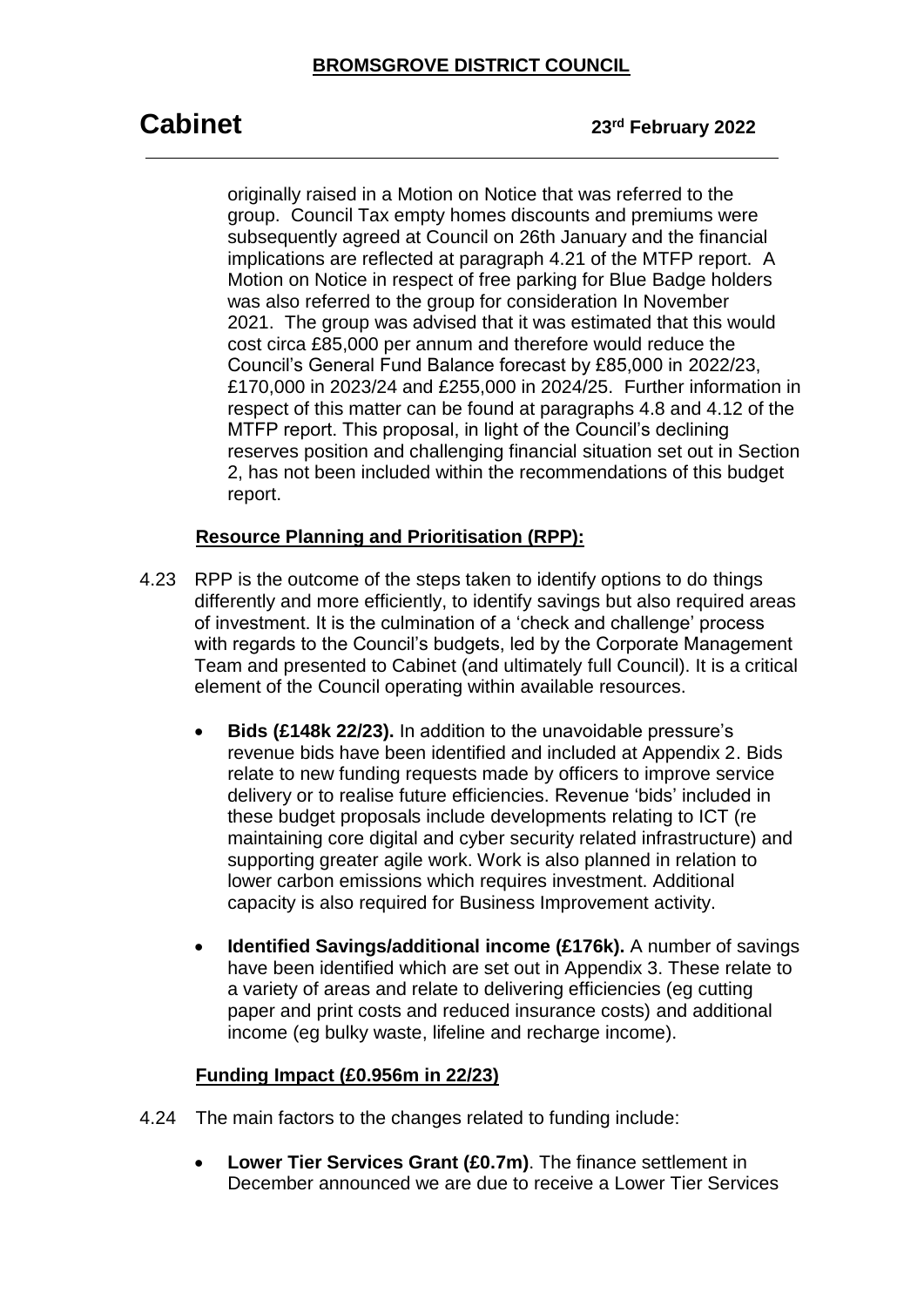Grant for £0.7million in 2022/23 most of which was not previously budgeted for. This grant is intended to compensate those local authorities whose core spending power did not increase in the finance settlement.

- **New Homes Bonus (NHB) (£0.068m).** The amount of NHB for 2022/23 has been confirmed as £0.363 million which is £68k more than anticipated in the MTFP. This is due to the Government funding an additional year of New Homes Bonus.
- The Councils share of the Collection Fund surplus is £175k which was not budgeted for previously.

#### Council Tax Increase

4.25 As part of the Financial Settlement the Council can increase Council Tax by up to 2% or £5 whichever is higher without the need for a referendum. These budget proposals include £5 increase for 2022/23 (Band D). The Council Tax relating to the Councils services will rise for Band D from £233.00 to £238.00. This is unchanged from the previous approved MTFP.

#### **Reallocation of Earmarked Reserves to General Fund**

- 4.26 A review has been undertaken of reserves previously earmarked for specific purposes. This has identified £0.382 million that can provisionally be released back to the General Fund Reserve. See Appendix 5.
- 4.27 In addition as set out in Appendix 5, some reallocations have been made within Earmarked Reserves to reflect current priorities.

#### **Covid General Grant**

- 4.28 In recognition of this negative impact on the Council's resources (and particularly for councils reduced income levels achievable for car parks and Leisure), the Council was awarded £1.666 million of General Covid-19 Grant across a number of tranches received in 2020/21 and the early part of 2021/22.
- 4.29 After allocating this funds against Covid related pressures in 20/21 some £0.949 million of this grant was carried forward to the current financial year (ie 21/22). It is forecast that £397k of this General Covid Grant will be carried forward at 31/3/2022 (after funding the negative impact on 21/22 Budgets). This will be available (alongside General Fund balances) to mitigate pressures on budgets – at least in the short term – particularly in relation to prevalent risks associated with car park income and contracted income from the Council's Leisure services provider.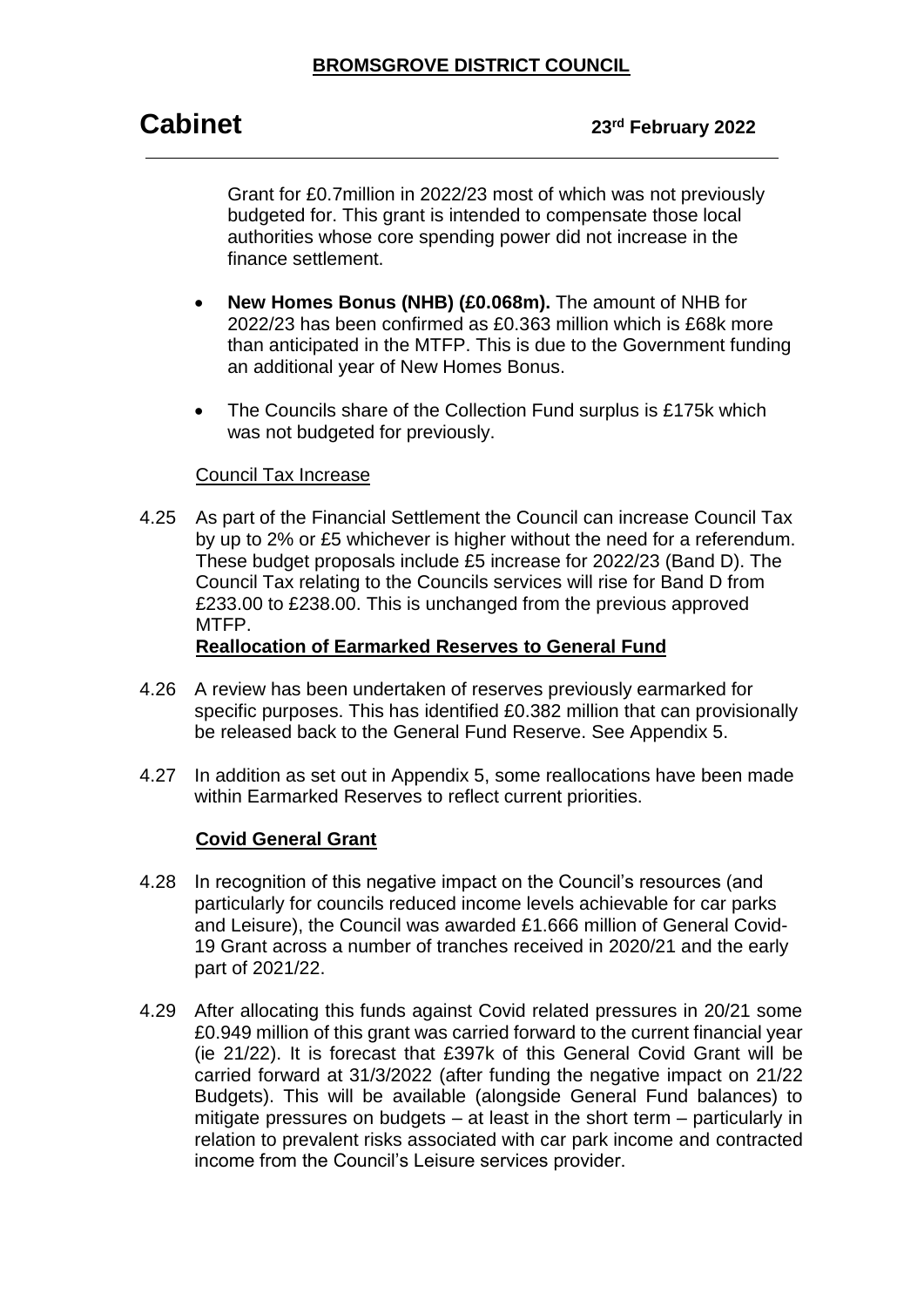4.30 It must however be emphasised that this funding is not expected to be a recurring income stream to the Council. Further work must therefore be done to reduce the gap between spend and income on a sustainable and ongoing basis.

### **5. COLLECTION FUND AND PRECEPTS**

- 5.1 The anticipated collection fund surplus £1.431m, which will be distributed amongst the major preceptors using the prescribed formulae. The Councils share of the surplus payable as a one-off sum is £175k (prior year £36k).
- 5.2 The precepts from Worcestershire County Council, Hereford and Worcester Fire Authority and the West Mercia Police and Crime Commissioner are due to set their precepts in the week commencing  $8<sup>th</sup>$ February. This will enable the Council to set the Council Tax on 23rd February 2022. The precepting bodies Council Tax requirements will be included in the formal resolutions which will be presented to Council on 23rd February.

### **6. CAPITAL PROGRAMME**

- 6.1 The Capital Programme has also been updated including proposed new bids required to deliver services to the community. These are included in the proposed Capital Programme at Appendix 4. The borrowing costs have been factored into the revenue budget for the financial plan. It should be noted that a housekeeping review of the Capital Programme has been recently undertaken in order to challenge the deliverability (and timing) of some schemes which has resulted in some rationalisation.
- 6.2 It should also be noted that there are a number of capital related businesses cases in the pipeline that may require further consideration, and subject to those business cases, amendment to the budget in line with the Council's constitution.

### **7. LEGAL IMPLICATIONS**

- 7.1 As part of the budget and the Council Tax approval process, the Council is required by the Local Government Finance Act 1992 to make specific calculations and decisions in approving a balanced budget for the following financial year and setting the Council Tax Level. These will be included in the resolutions and presented to Council on 23rd February 2022.
- 7.2 The Council has a legal obligation to set a balanced budget (s32 of the Local Government Finance Act 1992). The amount of the budget requirement must be sufficient to meet the Council's budget commitments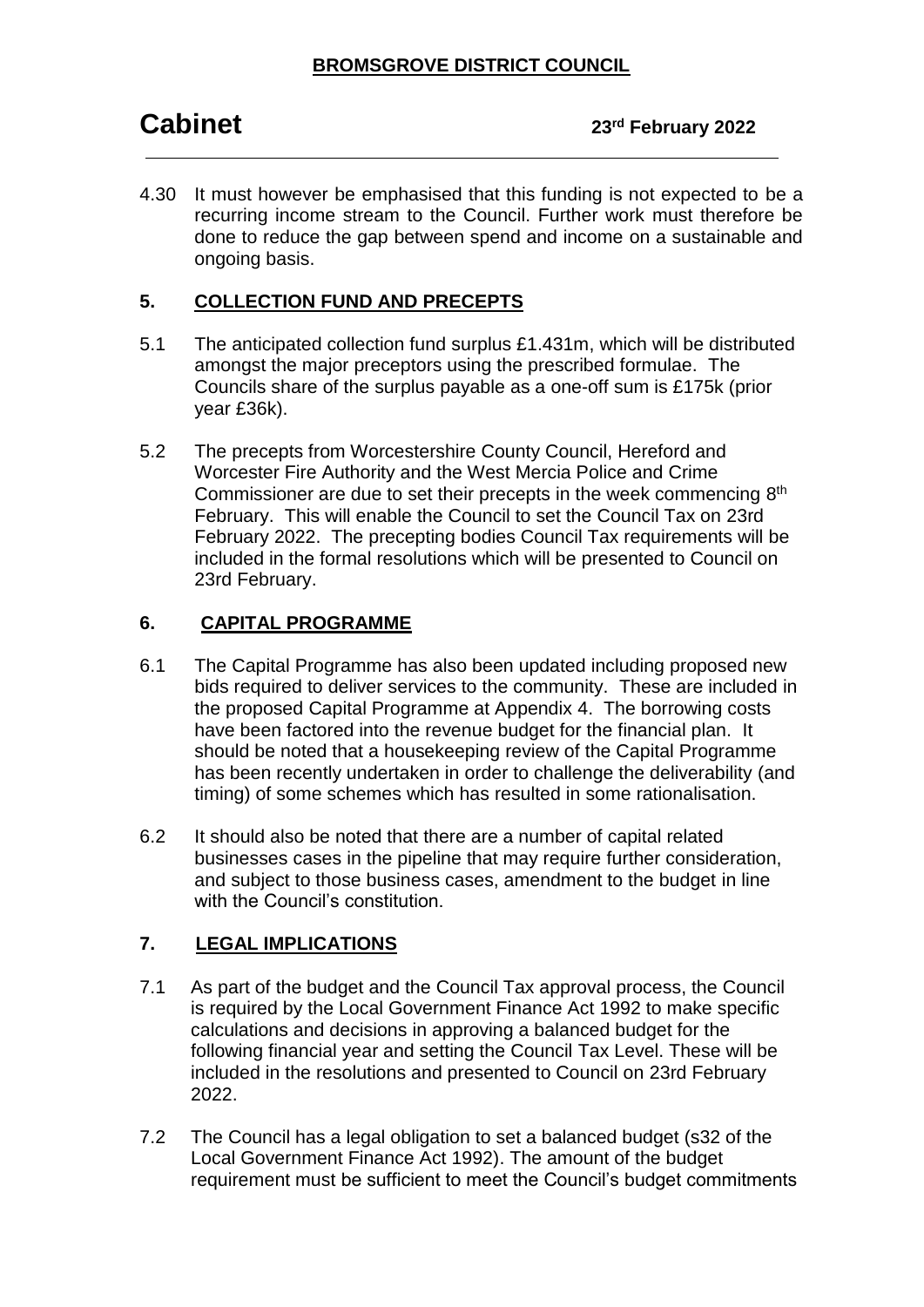## **Cabinet 23rd February <sup>2022</sup>**

and ensure a balanced budget. The 2022/23 budget requirement must leave the Council with adequate financial reserves.

- 7.3 A lawful Council Tax is required to be made on or before 11 March 2022.
- 7.4 Section 25 of the Local Government Act 2003 requires the Chief Financial Officer (CFO) to report to the Council the robustness of estimates included in the budget and the adequacy of the reserves when it is making the statutory calculations required to determine its Council Tax or precept. See Appendix 7.

#### **8. STRATEGIC PURPOSES - IMPLICATIONS**

#### **Relevant Strategic Purpose**

- 8.1 The Strategic purposes are included in the Council's corporate plan and guides the Council's approach to budget making ensuring we focus on the issues and what are most important for the district and our communities. Delivering against all our Strategic Purposes is therefore integrated within our MTFP. **Climate Change Implications**
- 8.2 No direct implications identified.

#### **9. OTHER IMPLICATIONS**

9.1 No direct equalities and diversity implications identified.

#### **Operational Implications**

9.2 The MTFP will enable services to be maintained.

#### **10. RISK MANAGEMENT**

- 10.1 The risks posed by the challenging financial context and the unprecedented levels of uncertainty (re the outcome of the fair funding review, the future of business rates and the local government financial settlement, COVID-19, Brexit and the state of the local and national economy) with regard to the budget have been set out within Section 2 as background to this report.
- 10.2 Risks prevalent in this area also include:
	- Reductions in government funding leading to a reduction in the level of services delivered to the public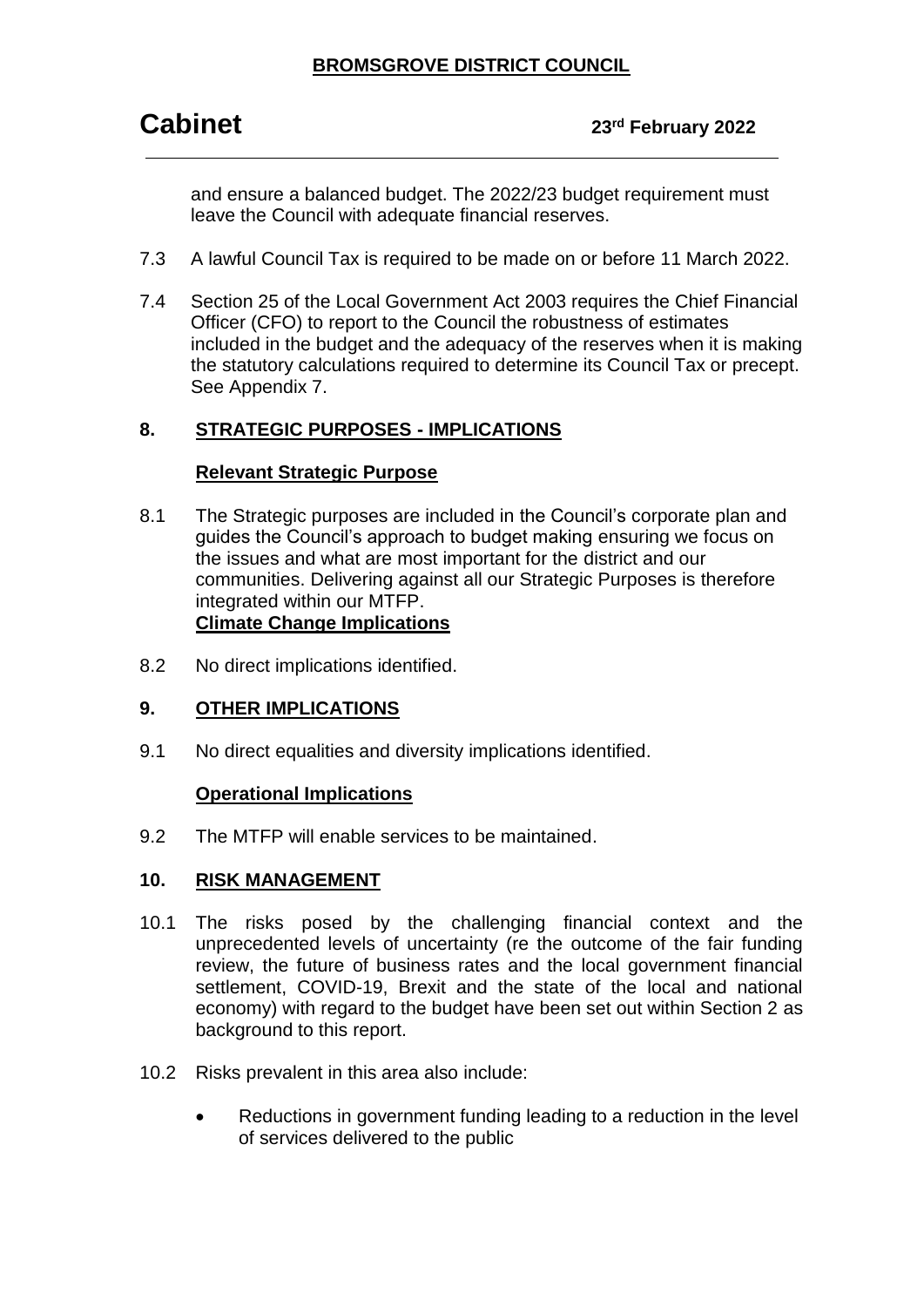- Reductions in business rates income as a result of appeals or reduction in the rateable value leading to a lower level of income for the Council.
- Identification of sufficient and ongoing revenue savings to deliver a balanced budget.
- Allocation of sufficient resources to meet the needs of service delivery and the Councils priorities.
- Maintain adequate revenue and capital balances as identified in the MTFP to ensure financial stability.
- 10.3 This budget (and the processes underpinning it including the check and challenge of the Resource Planning and Prioritisation and 'bidding' processes, revisiting all budget assumptions and the identification of income and savings) provides a framework for managing and mitigating this risk.
- 10.4 In addition, Section 25 of the Local Government Act 2003 requires the Chief Financial Officer (CFO) to report to the Council the robustness of estimates included in the budget and the adequacy of the reserves when it is making the statutory calculations required to determine its Council Tax or precept. This is set out in full within Appendix 7.

### **11. APPENDICES and BACKGROUND PAPERS**

Appendix 1 - Unavoidable costs

Appendix 2 - Revenue Bids

Appendix 3 - Identified savings

Appendix 4 - Proposed Capital programme

Appendix 5 - Earmarked Reserves

Appendix 6 - Chief Financial Officer (CFO) Opinion on the Estimate

Process and Reserve Levels.

Appendix 7 – Capital Outturn Position